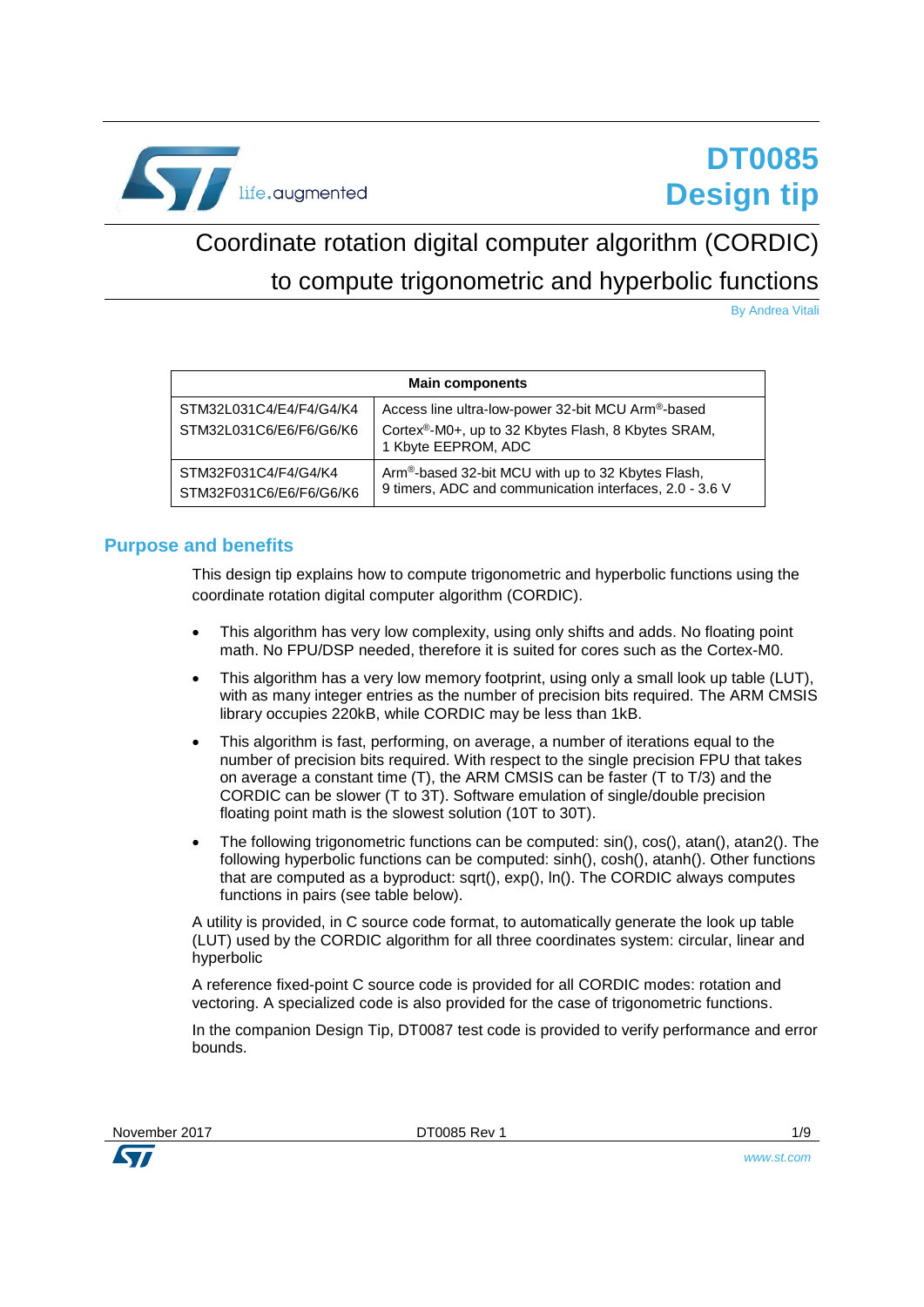## **Description**

The CORDIC algorithm can be seen as a sequence of micro rotations (see Figure 1), where the vector XY is rotated by an angle A. Remembering that  $tan(A)=sin(A)/cos(A)$ , the formula for the single micro rotation is the following:

$$
X_{n+1} = \cos(A) X_n - \sin(A) Y_n = \cos(A) [X_n - \tan(A) Y_n]
$$
  

$$
Y_{n+1} = \sin(A) X_n + \cos(A) X_n = \cos(A) [ \tan(A) X_n + Y_n ]
$$

The rotation angle is chosen so that the tan(A) coefficient is a power of two, therefore the multiplication is reduced to a bit shift. If the components are scaled by  $F=1/cos(A)$ , which is the CORDIC gain, the formula for the rotation is reduced to only bit shifts and additions:

$$
X_{n+1} F_n = [X_n - Y_n / 2^n]
$$
  
 
$$
Y_{n+1} F_n = [X_n / 2^n + Y_n]
$$

The elementary rotation angle is  $A_n = \text{atan}(1/2^n)$ . The corresponding scaling factor is  $F_n =$  $1/cos(A_n) = sqrt(1+1/2^{2n}).$ 

### **The unified CORDIC algorithm**

The unified CORDIC algorithm uses three registers: X and Y for the vector, and Z for angle. Only shifts and adds are done. The scaling factor is compensated at the end of the loop.

$$
X_{n+1} F_n = [X_n -MS Y_n / 2^n]
$$
  
\n $Y_{n+1} F_n = [S X_n / 2^n + Y_n]$   
\n $Z_{n+1} = Z_n - S a_n$ 

The factor M, the elementary angle  $A_n$  and the corresponding scaling  $F_n$  are determined by the CORDIC coordinate system in use (see Figure 1):

| • Circular:           |     | A <sub>n</sub> =atan( $1/2n$ ), n from 0,          | $M = +1$ . | $F_n = \sqrt{(1 + 1/2^{2n})}$     |
|-----------------------|-----|----------------------------------------------------|------------|-----------------------------------|
| • Linear:             | An= | $1/2^n$ , n from 0,                                | $M = 0.$   | $F_n = \sqrt{1}$<br>$\rightarrow$ |
| $\bullet$ Hyperbolic: |     | A <sub>n</sub> =atanh( $1/2n$ ), <b>n from 1</b> , | $M = -1$ . | $F_n = sqrt(1 - 1/2^{2n})$        |

The factor S is determined by the CORDIC operation mode:

| Rotation: the angle Z is driven to 0; | $S = +1$ if $Z \ge 0$ , $S = -1$ if $Z < 0$ . |
|---------------------------------------|-----------------------------------------------|
|                                       |                                               |

• Vectoring: the Y component is driven to 0;  $S = +1$  if  $Y \le 0$ ,  $S = -1$  if  $Y > 0$ .

The angle in register Z must be less than the convergence angle, which is the sum of the angles A<sup>n</sup> at each iteration. For the hyperbolic coordinate system, the following iterations must be repeated to obtain convergence: 4, 13, 40, … k, … 3k+1.

- Circular:  $A = \sum A_n = 1.7432866$  radians (99.9deg), n = 0, 1, 2, 3, 4, 5, ... N
- Linear:  $A = \sum A_n = 2$ ,  $n = 0, 1, 2, 3, 4, 5, ... N$
- November 2017 **[DT0085](#page-0-0) Rev 1** 2/9 Hyperbolic: A = ∑ A<sup>n</sup> = 1.1181730 radians (64deg), n = **1**, 2, 3, **4, 4**, 5, … N

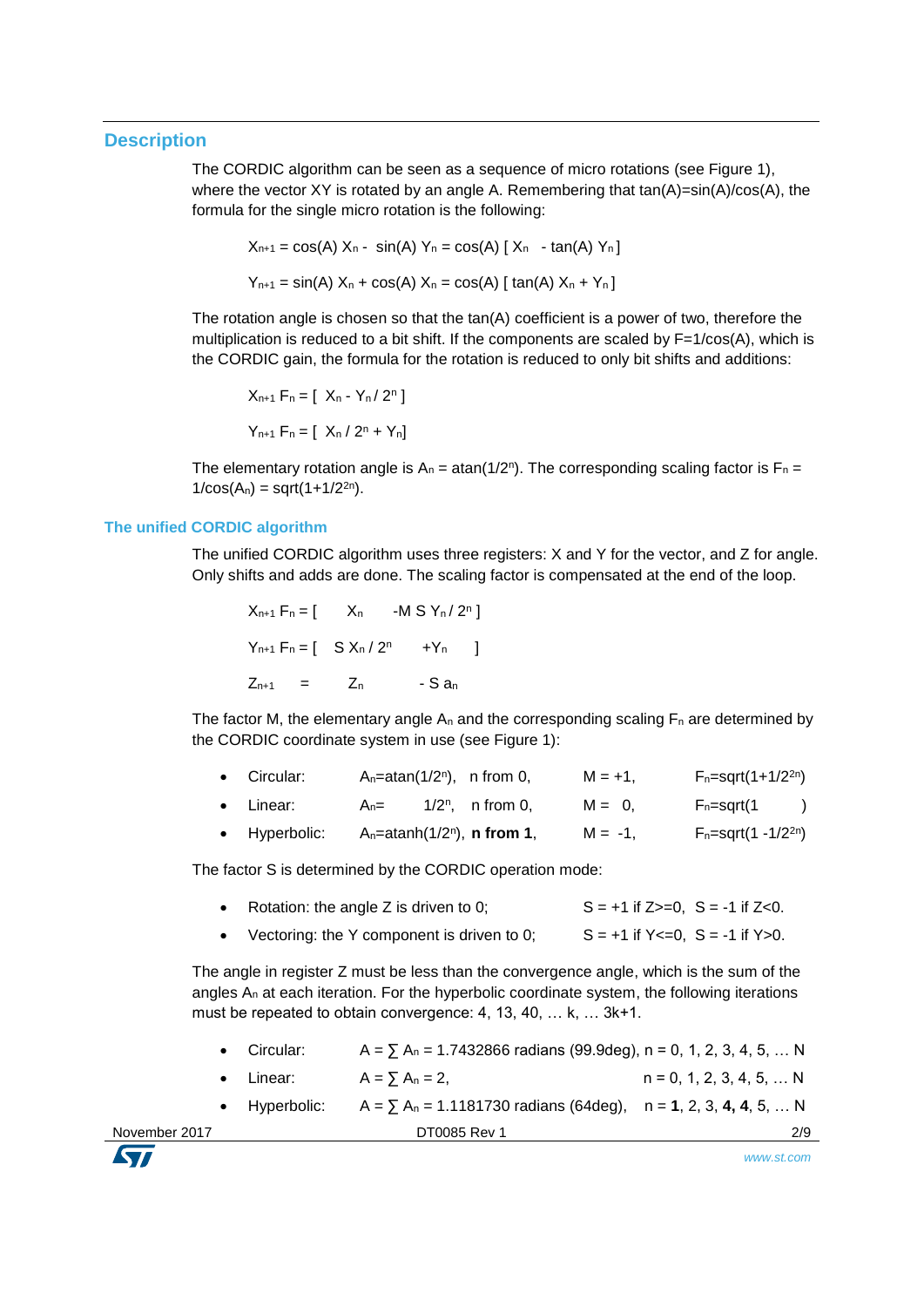

#### **Figure 1. CORDIC micro rotations in the circular (red), linear (green) and hyperbolic (blue) coordinate system.**

As only shifts and adds are done at each iteration, at the end of the loop the final vector components X and Y are scaled by the product of the scaling factors Fn.

- Circular:  $F = \prod Fn = 1.64676025812107$ , 1/F=0.607252935008881
- Hyperbolic:  $F = \prod Fn = 0.82978162013890$ ,  $1/F = 1.20513635844646$

## **Functions computed by CORDIC**

The CORDIC algorithm always computes two functions simultaneously.

In the circular coordinate system: the sin() & cos() pair is frequently used in I/Q demodulators and direct digital frequency synthesizers DDFS. The atan() & sqrt() are conveniently used in PM/AM demodulators.

The function atan2(y,x) can be computed based on atan(y/x):

- If  $x \geq 0$ ,  $atan2(y,x) = \frac{atan(y/x)}{x}$
- If  $x < 0$  and  $y > = 0$ ,  $atan2(y,x) = atan(-y/-x) + pi$
- If  $x < 0$  and  $y < 0$ ,  $atan2(y,x) = atan(-y/-x) pi$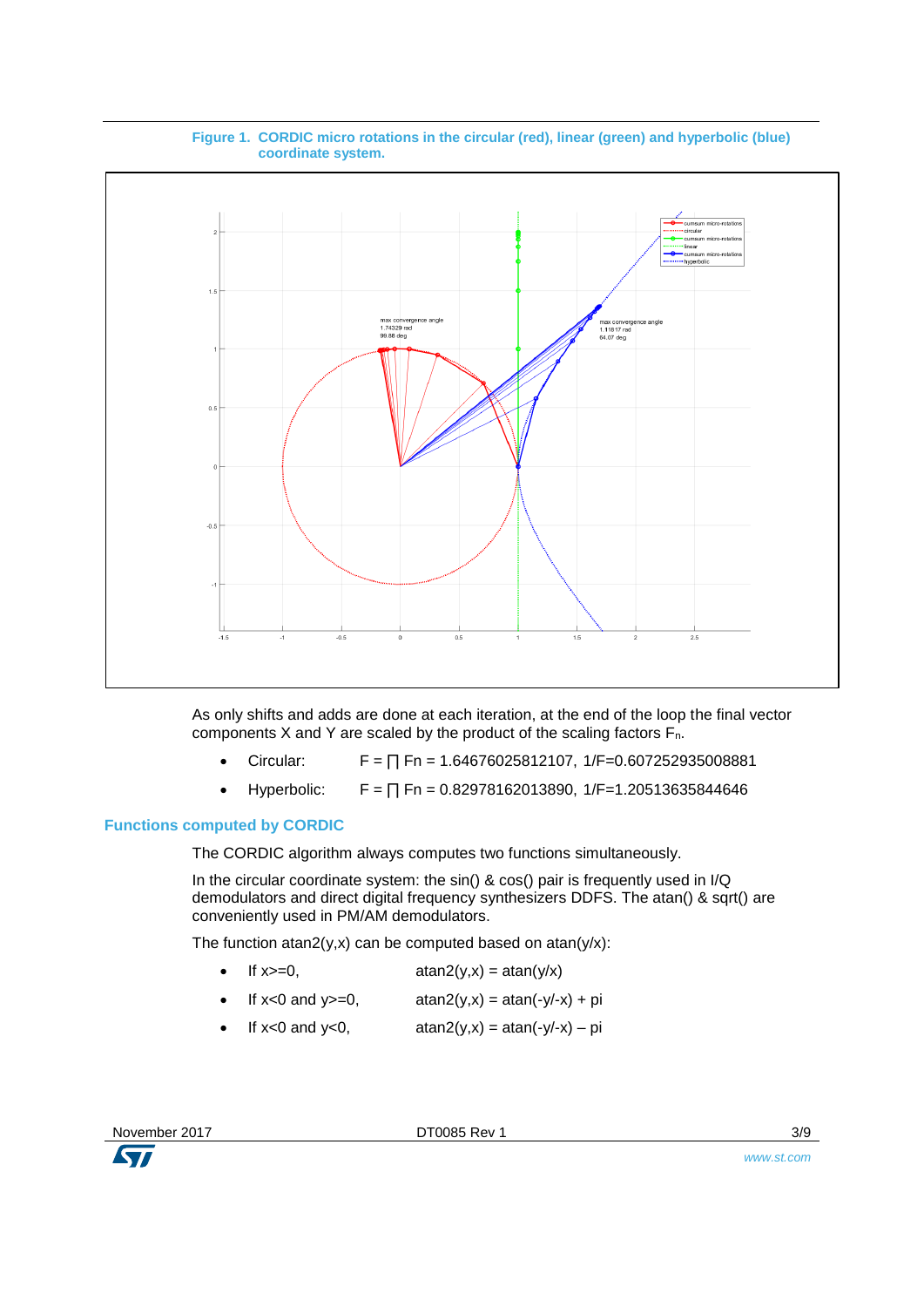| Circular coordinate system. Rotation mode: Z is driven to 0. $ Z_0 $ <1.74 (99.9deg),<br>F~1.64   |                                             |                                  |                              |  |
|---------------------------------------------------------------------------------------------------|---------------------------------------------|----------------------------------|------------------------------|--|
| $X_0 = x$ , $Y_0 = y$ , $Z_0 = a$                                                                 | $X_N = F[x cos(a) - y sin(a)]$              | $Y_N = F[x \sin(a) + y \cos(a)]$ | $Z_N = 0$                    |  |
| $X_0 = m$ , $Y_0 = 0$ , $Z_0 = a$                                                                 | $X_N = F m cos(a)$                          | $Y_N = F m \sin(a)$              | $Z_N = 0$                    |  |
| $X_0 = 1/F$ . $Y_0 = 0$ . $Z_0 = a$<br>$X_N = \cos(a)$                                            |                                             | $Y_N = \sin(a)$                  | $Z_N = 0$                    |  |
| Circular coordinate system. Vectoring mode: Y is driven to 0. $ Z_N  < 1.74$ (99.9deg),<br>F~1.64 |                                             |                                  |                              |  |
| $X_0 = x$ , $Y_0 = y$ , $Z_0 = z$                                                                 | $X_N = F$ sqrt $(x^2 + y^2)$                | $Y_N = 0$                        | $Z_N = z + \text{atan}(y/x)$ |  |
| $X_0 = 1$ , $Y_0 = a$ , $Z_0 = 0$                                                                 | $X_N = F$ sqrt(1 + a <sup>2</sup> )         | $Y_N = 0$                        | $Z_N = \text{atan}(a)$       |  |
| $X_0 = a$ , $Y_0 = 1$ , $Z_0 = 0$                                                                 | $X_N = F \sqrt{3}$ sqrt(a <sup>2</sup> + 1) | $Y_N = 0$                        | $Z_N = acot(a)$              |  |

The linear coordinate system allows multiply-and-accumulate operations. Also, it can be used to perform division operations.

| Linear coordinate system. Rotation mode: Z is driven to 0. $ Z_0 <2$ , F=1    |           |                  |                 |  |
|-------------------------------------------------------------------------------|-----------|------------------|-----------------|--|
| $X_0 = x$ , $Y_0 = y$ , $Z_0 = z$                                             | $X_N = x$ | $Y_N = y + x^*z$ | $Z_N = 0$       |  |
| Linear coordinate system. Vectoring mode: Y is driven to 0. $ Z_N  < 2$ , F=1 |           |                  |                 |  |
| $X_0 = x$ , $Y_0 = y$ , $Z_0 = z$                                             | $X_N = x$ | $Y_N = 0$        | $Z_N = z + y/x$ |  |

Finally, the hyperbolic coordinate system is used to compute the exp() and ln() functions. Remember that  $exp(a) = sinh(a) + cosh(a)$ . Also remember that  $atanh(y/x) = \frac{1}{2} ln((x+y)/(x+y))$ y)) and therefore  $\arcsin(a) = \frac{1}{2} \ln((1+a)/(1-a))$ .

| Hyperbolic coordinate system. Rotation mode: Z is driven to 0.  Zo <1.11 (64deg), F~0.82                         |                   |                   |                               |  |
|------------------------------------------------------------------------------------------------------------------|-------------------|-------------------|-------------------------------|--|
| $X_N = F$ [x cosh(a) + y sinh(a) $Y_N = F$ [x sinh(a) + y cosh(a) $Z_N = 0$<br>$X_0 = x$ , $Y_0 = y$ , $Z_0 = a$ |                   |                   |                               |  |
| $X_0 = 1/F$ , $Y_0 = 0$ , $Z_0 = a$<br>$X_N = \cosh(a)$                                                          |                   | $Y_N = \sinh(a)$  | $Z_N = 0$                     |  |
| $X_0 = b/F$ , $Y_0 = b/F$ , $Z_0 = a$                                                                            | $X_N = b \exp(a)$ | $Y_N = b \exp(a)$ | $Z_N = 0$                     |  |
| Circular coordinate system. Vectoring mode: Y is driven to 0. $ Z_N $ <1.11 (64deg),<br>F~0.82                   |                   |                   |                               |  |
| $X_0 = x$ , $Y_0 = y$ , $Z_0 = 1$ , $X_N = F$ sqrt( $x^2 - y^2$ )                                                |                   | $Y_N = 0$         | $Z_N = z + \text{atanh}(y/x)$ |  |
| $X_0 = 1$ , $Y_0 = a$ , $Z_0 =  X_N  = F$ sqrt(1 - a <sup>2</sup> )                                              |                   | $Y_N = 0$         | $Z_N = \text{atanh}(a)$       |  |
| $X_0 = a$ , $Y_0 = 1$ , $Z_0 = 1$ , $X_N = F$ sqrt( $a^2 - 1$ )                                                  |                   | $Y_N = 0$         | $Z_N = acoth(a)$              |  |
| $X_0 = a + b$ , $Y_0 = a - b$ , $Z_0 =  X_N = 2 \text{ F} \text{ sqrt}(a \text{ b}) $                            |                   | $Y_N = 0$         | $Z_N = \ln(a/b) / 2$          |  |
| $X_0 = a+1$ , $Y_0 = a-1$ , $Z_0 =  X_N = 2 \text{ F} \text{sqrt}(a) $                                           |                   | $Y_N = 0$         | $Z_N = \ln(a)/2$              |  |
| $X_0 = a+1/4$ , $Y_0 = a-1/4$ , $Z_0 =  X_N = F \text{ sqrt}(a) $                                                |                   | $Y_N = 0$         | $Z_N = \ln(4 \text{ a}) / 2$  |  |

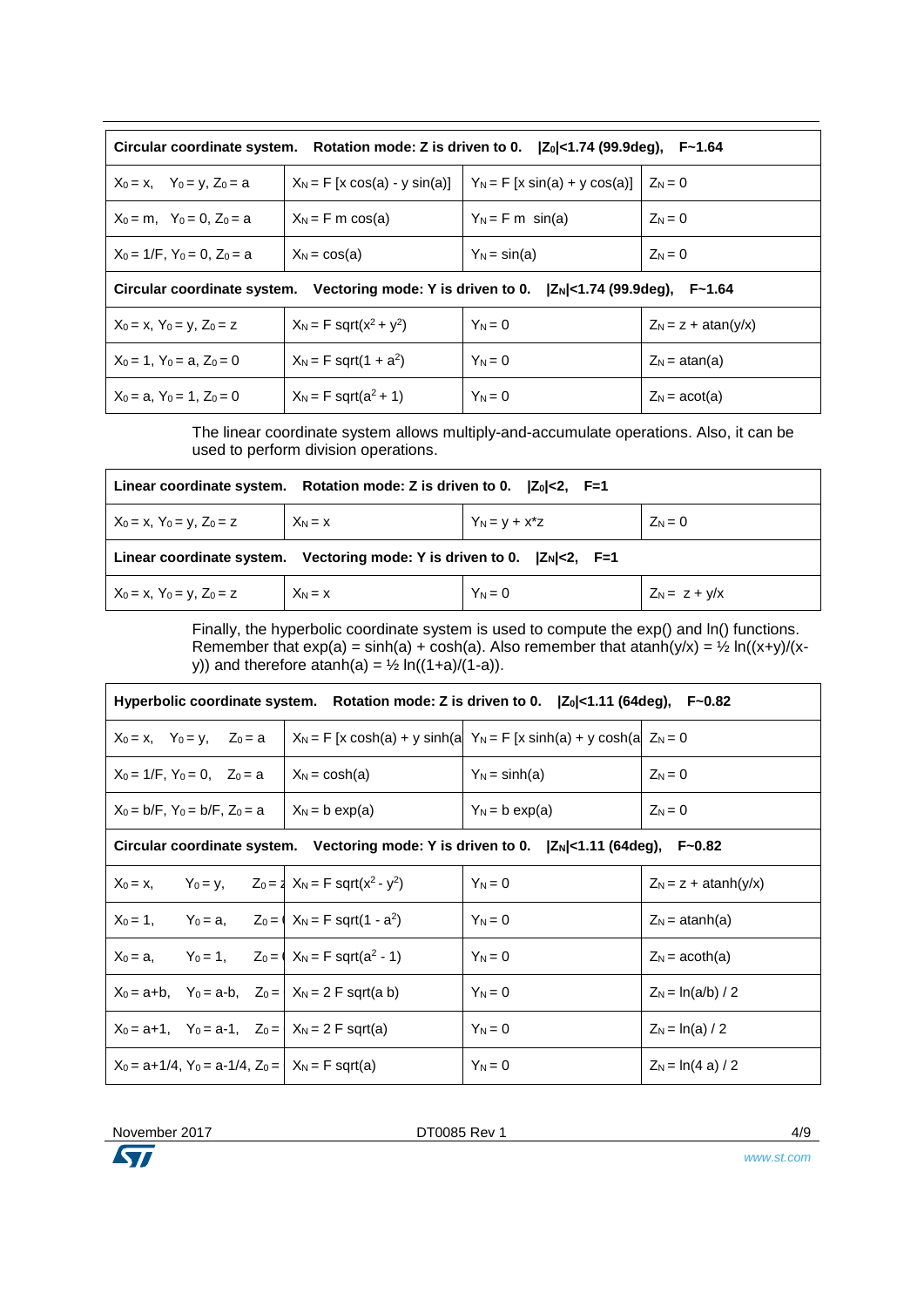# **CORDIC fixed-point C implementation**

#### **Look Up Table generation code**

The utility generates the file CORDICtable.c, which is to be included in CORDIC.c. The name is modified with the suffix LIN or HYPER when circular or hyperbolic coordinates are selected. The code below is formatted for compactness, not for readability.

```
November 2017 DT0085 Rev 1 DT0085 Rev 1 DT0085 Rev 1
            #include <stdio.h>
            #include <math.h>
            //#define M_PI 3.1415926536897932384626
            int main(int argc, char **argv) { 
               FILE *f; char tname[50], cname[10]; int n,n2,mp2,niter,bits,t; 
               double F, A, mul, tmul; // CORDIC gain, convergence angle, multiplication factor
              printf("0)circular, 1)linear, 2)hyperbolic? "); scanf("%d",&t); switch(t) {
              case 0: sprintf(cname,"%s",""); break;
              case 1: sprintf(cname,"%s","_LIN"); break;
              case 2: sprintf(cname,"%s","_HYPER"); break;
              } sprintf(tname,"CORDICtable%s.c",cname); 
               if(NULL==(f=fopen(tname,"wt"))) { printf("cannot write to %s\n",tname); return 0; }
               printf("number of bits for mantissa (e.g. 30)? "); scanf("%d",&bits);
              printf("0) mul factor is 2^n (easier output scaling), or\n"
              "1) 2pi is 2^n (easier implementation)\n ? "); scanf("%d",&mp2); 
              printf("suggested multiplication factor ");<br>if(mp2==0) { tmul=(double)(1<<(bits-3));
              if(mp2==0) { tmul=(double)(1<<(bits-3)); printf("2^%d = %f\n", bits-3,tmul); } 
              else { tmul=(double)(1<<(bits-2))/M_PI; printf("2^%d/pi = %f\n",bits-2,tmul); } 
              printf("multiplication factor (0 for suggested)? "); scanf("%lf",&mul);
              if(mul<0.1) { mul=tmul; printf("%f\n",mul); } else mp2=-1; // custom mul factor
              switch(t) \{<br>case \theta: for(n=\theta:
                case 0: for(n=0: n<sub>th</sub>),if((int)round( atan(pow(2.0, (double)(-n)))*mul)==0) break; break;
              case 1: for(n=0; n<bits;n++) 
              if((int)round( (pow(2.0,(double)(-n)))*mul)==0) break; break; 
              case 2: for(n=1,n2=4;n<bits; ) { 
              if((int)round(atanh(pow(2.0,(double)(-n)))*mul)==0) break;
               if(n==n2) n2=3*n+1; else n++; } break;
              } printf("iterations (up to %d)? ",n); scanf("%d",&niter);
               F=1.0; A=0.0; switch(t) {
              case 0: for(n=0; n<niter;n++) { 
              F=F*sqrt(1+pow(2.0,-2.0*n)); A+= atan(pow(2.0,(double)(-n))); } break;
              case 1: for(n=0; n<niter;n++) { 
                          F=F*sqrt(1 ); A+= (pow(2.0,(double)(-n))); } break;
                case 2: for(n=1,n2=4;n\times niter; ) {
                          F=F*sqrt(1-pow(2.0, -2.0*n)); A+=atanh(pow(2.0,(double)(-n)));
                          if(n == n2) n2=3*n+1; else n++;<br>if(n == n2) n2=3*n+1; else n++; fprintf(f,"//CORDIC%s, %d bits, %d iterations\n",cname,bits,niter);
               fprintf(f,"// 1.0 = %f multiplication factor\n", mul);
              switch(t) {<br>case 0: fprintf(f,"// A
                case 0: fprintf(f,"// A = %1f convergence angle
              "(limit is 1.7432866 = 99.9deg)\n",A);
              fprintf(f,"// F = %lf gain (limit is 1.64676025812107)\n",F);
              fprintf(f,"// 1/F = %lf inverse gain (limit is 0.607252935008881)\n",1.0/F);
              break;
              case 1: fprintf(f,"// A = %lf convergence angle (limit is 2)\n",A);
              fprintf(f,"// F = %lf gain (limit is 1.0)\n",F);
                          fprintf(f,"// 1/F = %lf inverse gain (limit is 1.0)\n",1.0/F); 
                          break;
                case 2: fprintf(f,"// A = %1f convergence angle
                                   "(limit is 1.1181730 = 64.0deg)\n",A);
              fprintf(f,"// F = %lf gain (limit is 0.82978162013890)\n",F);
              fprintf(f,"// 1/F = %lf inverse gain (limit is 1.20513635844646)\n",1.0/F); 
                          break;
              }
               fprintf(f,"// pi = %lf (3.1415926536897932384626)\n",M_PI); fprintf(f,"\n");
                                                  fprintf(f,"#define CORDIC%s_A %f // CORDIC convergence angle A\n",cname,A);
              fprintf(f,"#define CORDIC%_A<br>fprintf(f,"#define CORDIC%_F
              cname,(int)round(mul*F));<br>fprintf(f,"#define CORDIC%s_1F
                                                  6x%08X // CORDIC inverse gain 1/F\n",
                cname,(int)round(mul/F));
```
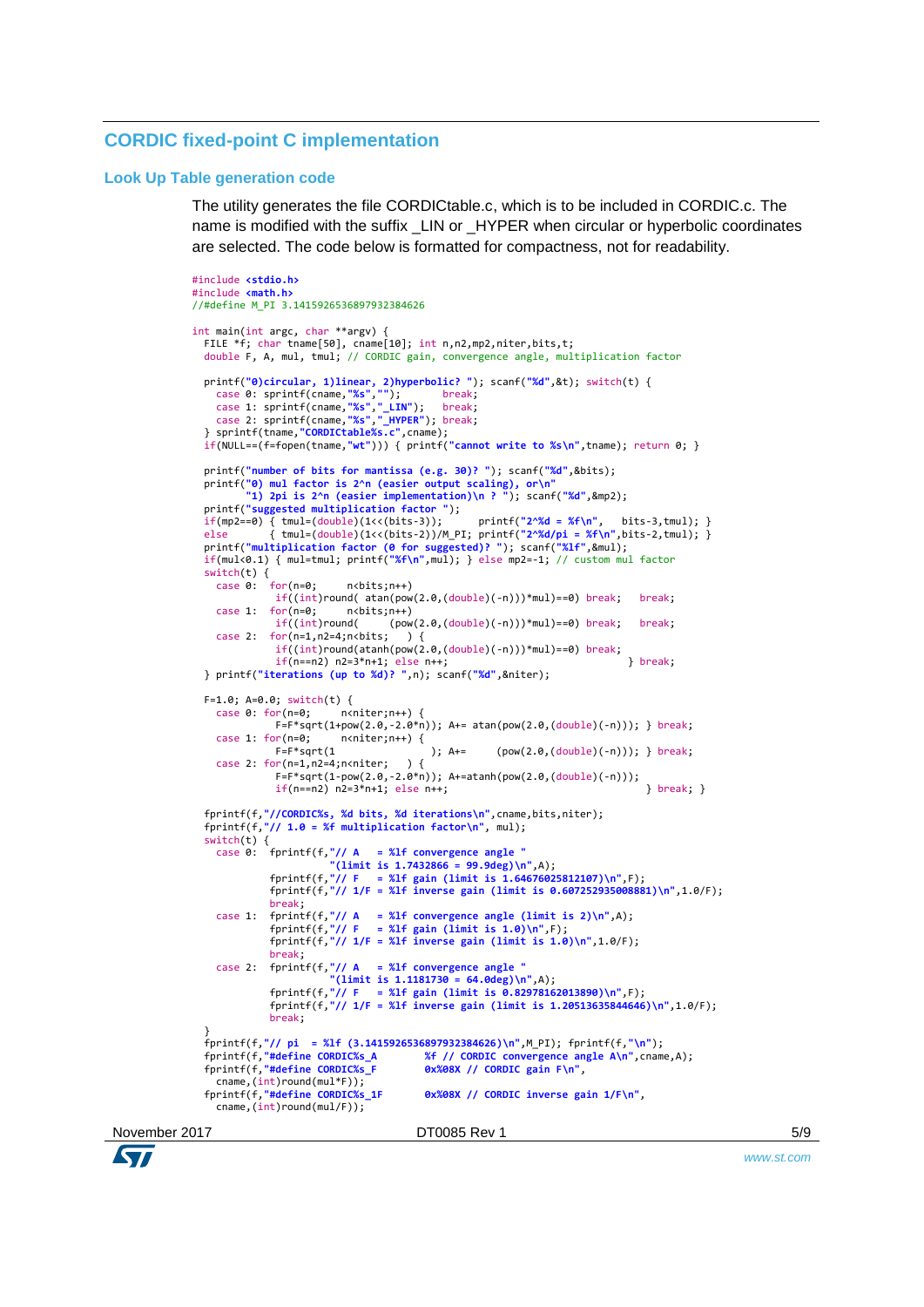```
 fprintf(f,"#define CORDIC%s_HALFPI 0x%08X\n",cname,(int)round(mul*(M_PI/2.0)));
 fprintf(f,"#define CORDIC%s_PI 0x%08X\n",cname,(int)round(mul*(M_PI)));
 fprintf(f,"#define CORDIC%s_TWOPI 0x%08X\n",cname,(int)round(mul*(2.0*M_PI)));
 fprintf(f, "#define CORDIC%s_THOPI %X%OSX\n",cname,(int)round(mul*(2.0*M_PI)));<br>fprintf(f,"#define CORDIC%s_MUDI %f // CORDIC multiplication factor M",cname,mul);
  switch (mp2) {
         case 0: fprintf(f," = 2^%d\n", bits-3); break;
         case 1: fprintf(f," = 2^%d/pi\n",bits-2); break;
         default: fprintf(f,"\n"); break;
 } 
 fprintf(f,"#define CORDIC%s_MAXITER %d\n\n",cname,niter);
  fprintf(f,"int CORDIC%s_ZTBL[] = {",cname); 
  for(n=0;n<niter;n++) { 
    if((n%8)==0) fprintf(f,"\n ");
   switch(t) {
 case 0: fprintf(f,"0x%08X",(int)round( atan(pow(2.0,(double)(-n)))*mul)); break;
 case 1: fprintf(f,"0x%08X",(int)round( (pow(2.0,(double)(-n)))*mul)); break;
 case 2: n=n==0?1:n; 
 fprintf(f,"0x%08X",(int)round(atanh(pow(2.0,(double)(-n)))*mul)); break; }
 if(n<(niter-1)) fprintf(f,", "); else fprintf(f," "); }
 fprintf(f,"};\n\n"); fclose(f); printf("table written to %s\n",tname); return 0;
```
#### **CORDIC code for circular coordinates**

}

```
#include "CORDICtable.c"
```

```
// z less than convergence angle (limit is 1.7432866 = 99.9deg) multiplied by M
void CORDIC_rotation_Zto0(int x, int y, int z, int *xx, int *yy) 
{ int k, tx;
  for (k=0; k<CORDIC_MAXITER; k++) { 
   tx = x:
 if (z>=0) { x -= (y>>k); y += (tx>>k); z -= CORDIC_ZTBL[k]; }
 else { x += (y>>k); y -= (tx>>k); z += CORDIC_ZTBL[k]; } } 
*xx = x; // x*cos(z)-y*sin(z) multiplied by M and gain F
  *yy = y; // x^*sin(z)+y^*cos(z) multiplied by M and gain F
}
void CORDIC_vectoring_Yto0(int x, int y, int z, int *xx, int *zz) { 
   int k, tx;
   for (k=0; k<CORDIC_MAXITER; k++) { 
 tx = x;
 if (y<=0) { x -= (y>>k); y += (tx>>k); z -= CORDIC_ZTBL[k]; }
 else { x += (y>>k); y -= (tx>>k); z += CORDIC_ZTBL[k]; } } 
 *xx = x; // sqrt(x^2+y^2) multiplied by gain F
  *zz = z; // z+atan2(y,x) multiplied by M}
```
### **CORDIC code for linear coordinates**

```
#include "CORDICtable_LIN.c"
// z less than convergence angle (limit is 2) multiplied by M
void CORDIC_LIN_rotation_Zto0(int x, int y, int z, int *xx, int *yy) 
{ int k, tx;
   for (k=0; k<CORDIC_LIN_MAXITER; k++) { 
    tx = x;<br>if (z>=0) { y += (tx>>k); z -= CORDIC_LIN_ZTBL[k]; }
 if (z>=0) { y += (tx>>k); z -= CORDIC_LIN_ZTBL[k]; }
 else { y -= (tx>>k); z += CORDIC_LIN_ZTBL[k]; } } 
*xx = x; // x multiplied by M (gain F=1)
  *yy = y; // y + x * z multiplied by M (gain F=1)
}
void CORDIC_LIN_vectoring_Yto0(int x, int y, int z, int *xx, int *zz) { 
   int k, tx;
   for (k=0; k<CORDIC_LIN_MAXITER; k++) { 
    tx = x;
    if (y<=0) { y += (tx>>k); z -= CORDIC LIN ZTBL[k]; }
 else { y -= (tx>>k); z += CORDIC_LIN_ZTBL[k]; } } 
*xx = x; // x as is (gain F=1)
  *zz = z; // z+y/x multiplied by M
}
```
*www.st.com*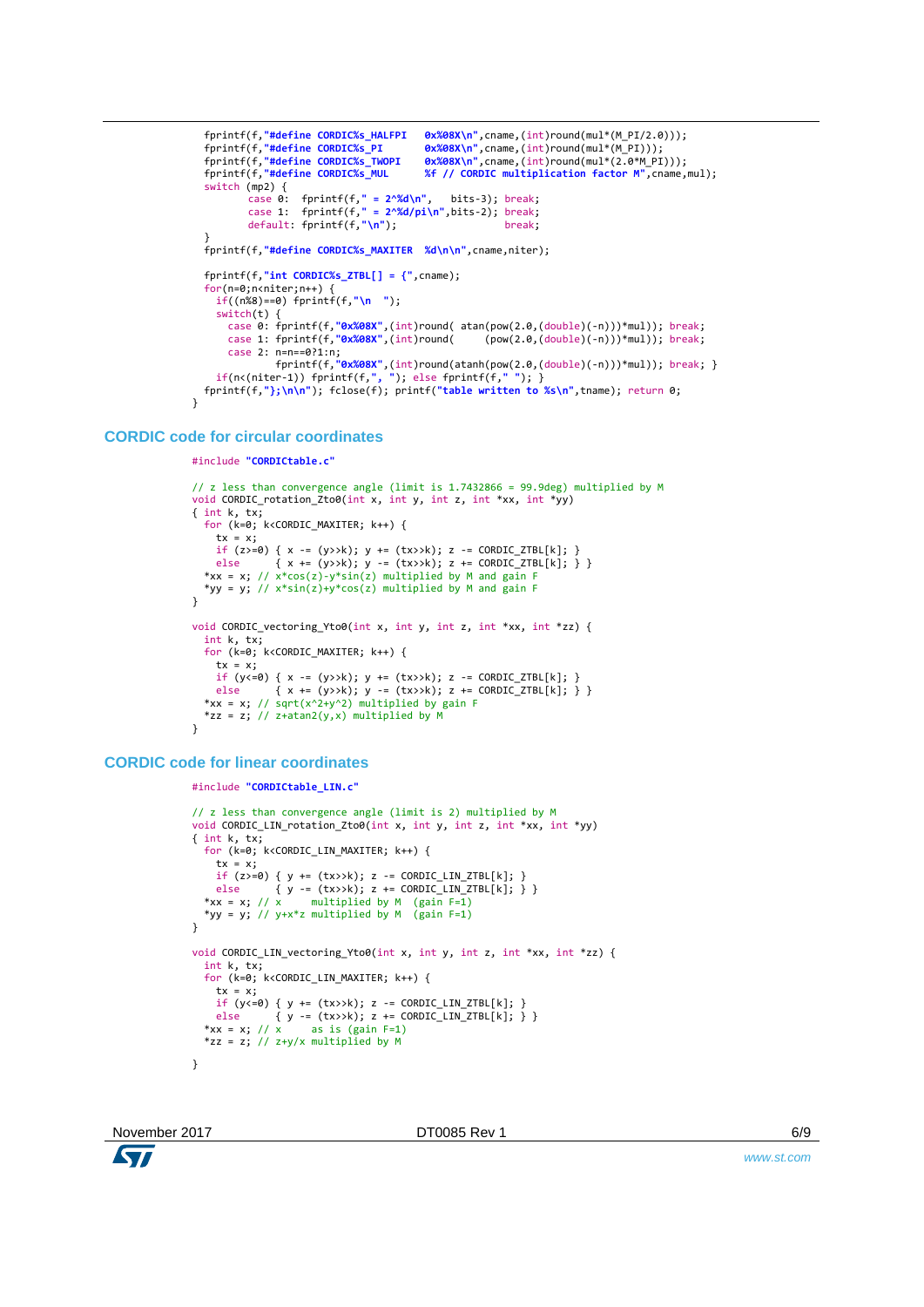#### **CORDIC code for hyperbolic coordinates**

```
#include "CORDICtable_HYPER.c"
```

```
// z less than convergence angle (limit is 1.1181730 = 64.0deg) multiplied by M
void CORDIC_HYPER_rotation_Zto0(int x, int y, int z, int *xx, int *yy) 
\{ int k, k2, tx;
   for (k=1,k2=4; k<CORDIC_HYPER_MAXITER;) { 
    tx = x;if (z>=0) { x += (y>>k); y += (tx>>k); z -= CORDIC_HYPER_ZTBL[k]; }
 else { x -= (y>>k); y -= (tx>>k); z += CORDIC_HYPER_ZTBL[k]; } 
 if(k==k2) k2=k*3+1; else k++; } 
*xx = x; // x^* \cosh(z) + y^* \sinh(z) multiplied by M and gain F
 *yy = y; // x*sinh(z)+y*cosh(z) multiplied by M and gain F
}
void CORDIC_HYPER_vectoring_Yto0(int x, int y, int z, int *xx, int *zz) { 
   int k, k2, tx;
   for (k=1,k2=4; k<CORDIC_HYPER_MAXITER;) { 
    tx = x;
    if (y \le 0) { x += (y \ge k); y += (tx \ge k); z -= CORDIC_HYPER_ZTBL[k]; } else \{x = (y \ge k) : y = (tx \ge k) : z = \text{CORDIC HYPER ZTBL[kl]}; \}\{ x \text{ -}=(y\text{>>k}); y \text{ -}=(tx\text{>>k}); z \text{ +}=(\text{ORDERZTBL}[k]; \}<br>k=2=k*3+1; else k++;
    if(k==k2) k2=k*3+1; else k++;
  *xx = x; // sqrt(x^2+y^2) multiplied by gain F
  *zz = z; // z+atan2(y,x) multiplied by M
}
```
**CORDIC code circular coordinates, specialized for trigonometric functions**

```
#include "CORDICtable.c"
```

```
// angle is radians multiplied by CORDIC multiplication factor M
// modulus can be set to CORDIC inverse gain 1/F to avoid post-division
void CORDICsincos(int a, int m, int *s, int *c) {
 int k, tx, x=m, y=0, z=a, f1=0;
 if (z>+CORDIC_HALFPI) { fl=+1; z = (+CORDIC_PI) - z; }
 else if (z<-CORDIC_HALFPI) { fl=+1; z = (-CORDIC_PI) - z; }
   for (k=0; k<CORDIC_MAXITER; k++) { 
   tx = x;
   if (z>=0) { x -= (y>>k); y += (tx>>k); z -= CORDIC_ZTBL[k]; }
   else { x := (y>>k); y == (tx>>k); z == CORDIC_ZTBL[k]; } }
   if (fl) x=-x;
   *c = x; // m*cos(a) multiplied by gain F and factor M
   *s = y; // m*sin(a) multiplied by gain F and factor M
\mathbf{r}void CORDICatan2sqrt(int *a, int *m, int y, int x) { 
  int k, tx, z=0, fl=0;
  if (x<0) { f1=(y>0)?+1:-1); x=-x; y=-y; }
   for (k=0; k<CORDIC_MAXITER; k++) { 
   tx = x;
   if (y<=0) { x -- (y>>k); y += (tx>>k); z -- CORDIC_ZTBL[k]; } else { x += (y>>k); y -= (tx>>k); z += CORDIC_ZTBL[k]; } } 
 if (fl!=0) { z += fl*CORDIC_PI; }
   *a = z; // radians multiplied by factor M
  *m = x; // sqrt(x^2+y^2) multiplied by gain F
}
void CORDICatansqrt(int *a, int *m, int y, int x) { 
 int k, tx, z=0;
 if (x<0) { x=-x; y=-y; }
  for (k=0; k<CORDIC MAXITER; k++) {
   tx = xif (y<=0) { x -- (y>>k); y += (tx>>k); z -- CORDIC_ZTBL[k]; } else { x += (y>>k); y -= (tx>>k); z += CORDIC_ZTBL[k]; } } 
 *a = z; // radians multiplied by factor M
 *m = x; // sqrt(x^2+y^2) multiplied by gain F
\lambda
```
*www.st.com*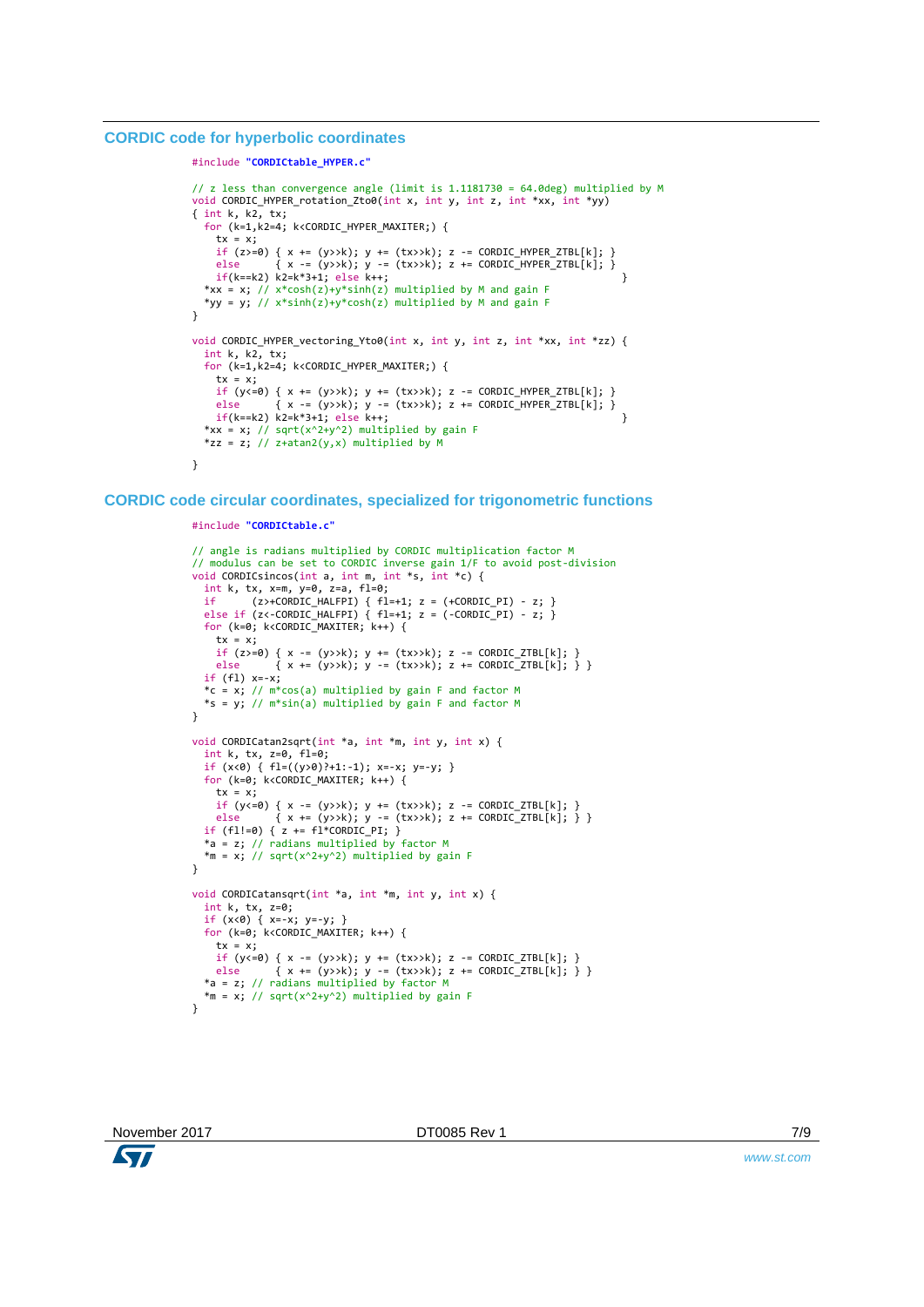# **Support material**

| Related design support material                                                                                  |  |  |  |
|------------------------------------------------------------------------------------------------------------------|--|--|--|
| Wearable sensor unit reference design, STEVAL-WESU1                                                              |  |  |  |
| SensorTile development kit, STEVAL-STLKT01V1                                                                     |  |  |  |
| <b>Documentation</b>                                                                                             |  |  |  |
| Design tip, DT0087, Coordinate rotation digital computer algorithm (CORDIC) test and<br>performance verification |  |  |  |

# **Revision history**

| <b>Date</b> | Version | <b>Changes</b>  |
|-------------|---------|-----------------|
| 16-Nov-2017 |         | Initial release |